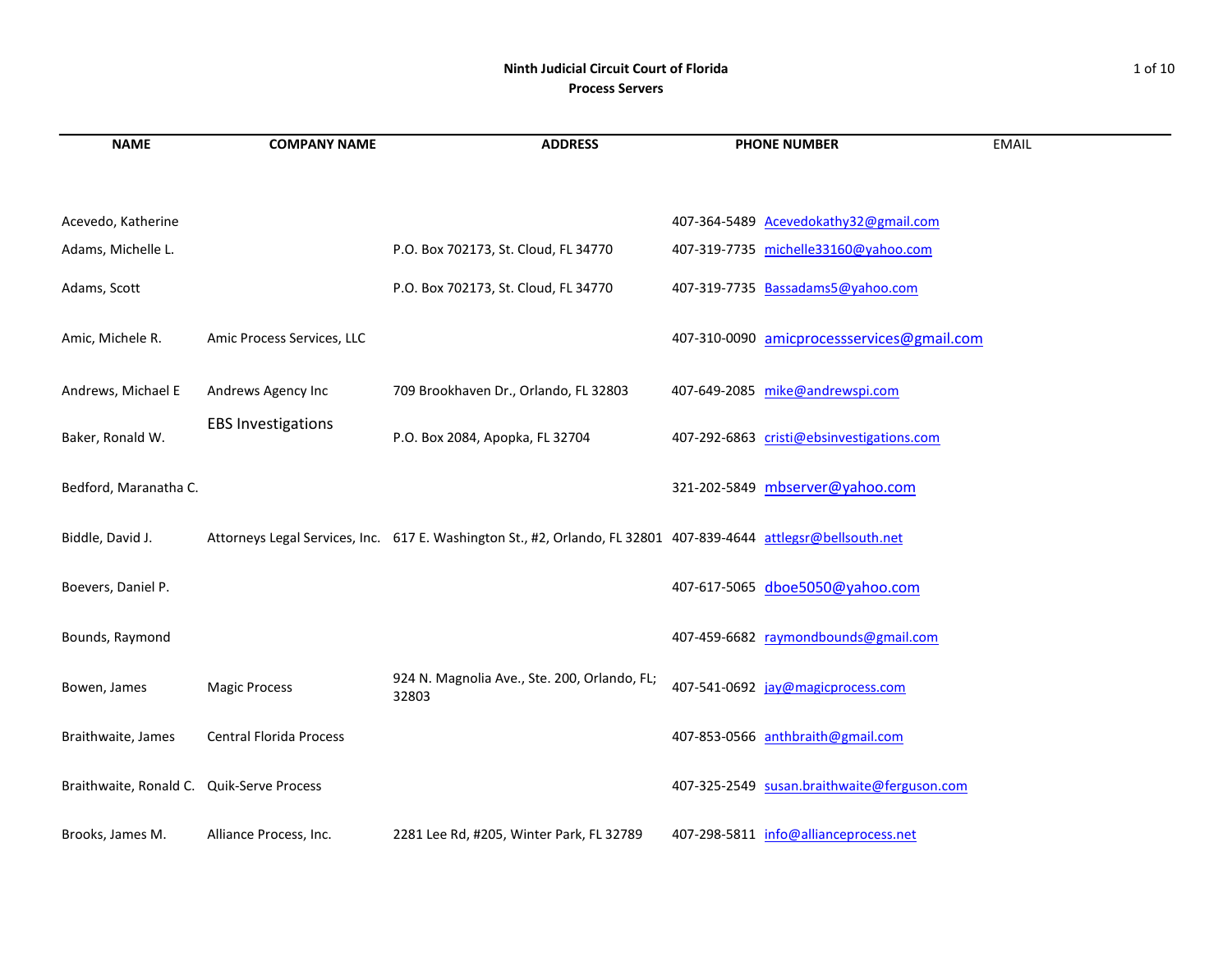# **Ninth Judicial Circuit Court of Florida** 2 of 10 **Process Servers**

| <b>NAME</b>              | <b>COMPANY NAME</b>                            | <b>ADDRESS</b>                                     | <b>PHONE NUMBER</b>   | <b>EMAIL</b>                      |
|--------------------------|------------------------------------------------|----------------------------------------------------|-----------------------|-----------------------------------|
|                          |                                                |                                                    |                       |                                   |
| Brown, Amy C.            | Central Florida<br>Process                     | 407-709-8707                                       |                       | abrown1302@gmail.com              |
| Cain, Ashley             | Process Xpress                                 | 352-223-9812                                       |                       | Ashnjor0628@yahoo.com             |
| Camacho, Ketsy           |                                                | 787-951-1404                                       |                       | Ketsy camacho@yahoo.com           |
| Carosone, Patrick,<br>S. |                                                | 321-689-0801                                       |                       | carosonep@aol.com                 |
| Cassalia, Sandra         |                                                | 954-692-4301                                       |                       | slcassalia@comcast.net            |
| Chappelle,<br>Keyeria    |                                                | 407-393-0016                                       |                       | processserverkey@gmail.com        |
| Cleland, Joseph          |                                                | 407-6038800                                        |                       | joeclelandprocessserver@gmail.com |
| Council, Nilisa I.       | Heaven's Gates<br>Multi Service<br>Agency, LLC | 407-668-2076                                       |                       | ncouncil71@gmail.com              |
| Davis, Dennis            |                                                | 407-900-7387                                       |                       | asap.d.process@gmail.com          |
| DeFlora, Nina            |                                                | 407-870-5551; 407-908-2387<br>ndeflora@gotcourt.us |                       |                                   |
| Denmark, Kristin         |                                                | 407-373-5528                                       | denmark1456@gmail.com |                                   |
| Dennington,<br>Philip    |                                                | 407-748-3375                                       |                       |                                   |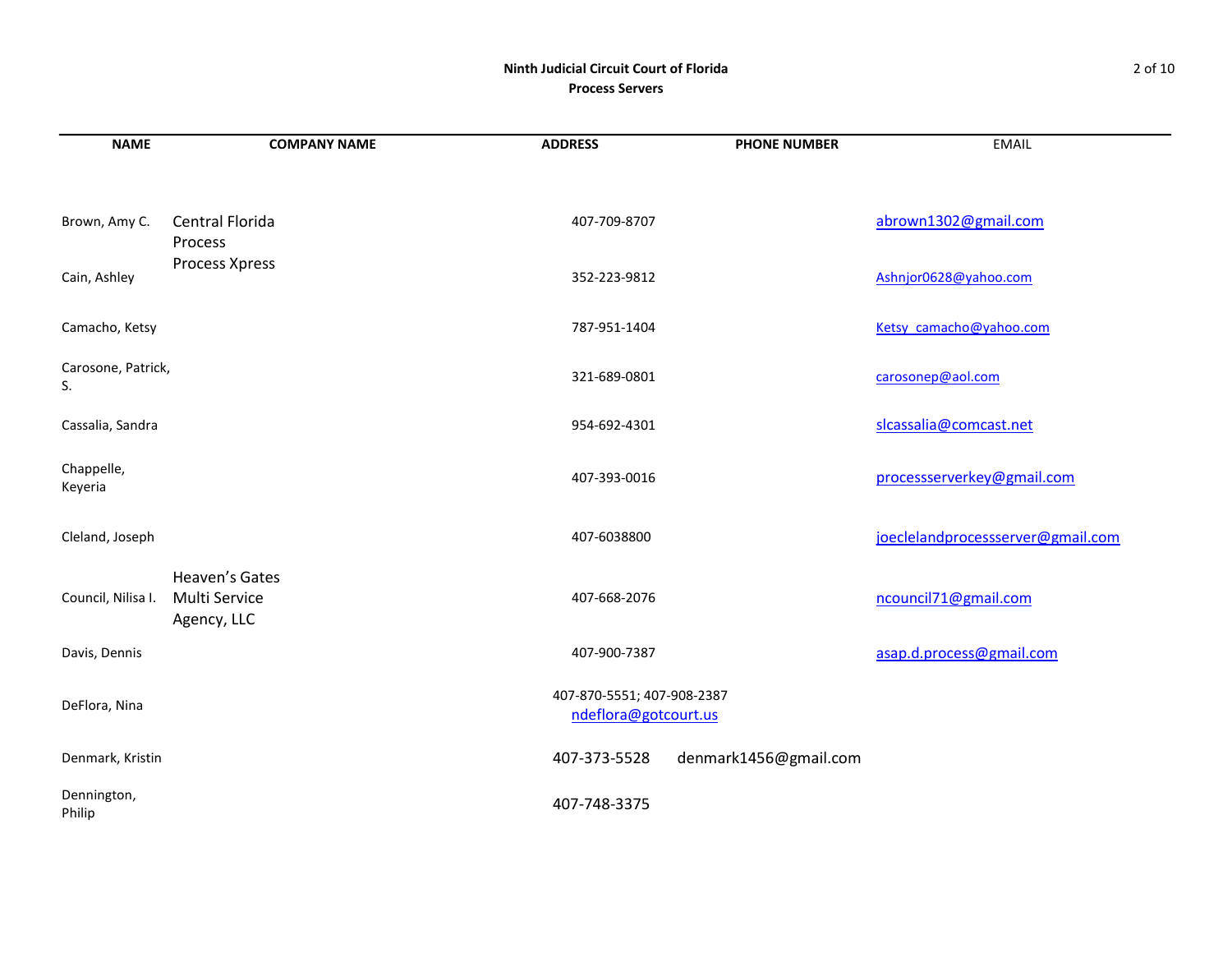## **Ninth Judicial Circuit Court of Florida** 3 of 10 **Process Servers**

| <b>NAME</b>               | <b>COMPANY NAME</b>                                                                                       | <b>ADDRESS</b>                            | <b>PHONE NUMBER</b> | <b>EMAIL</b>                   |
|---------------------------|-----------------------------------------------------------------------------------------------------------|-------------------------------------------|---------------------|--------------------------------|
| Dippenworth, John C.      | J.D. Process Service                                                                                      | P.O. Box 592494, Orlando, FL 32859        | 321-303-5947        | process.service.jd@gmail.com   |
| Dornburch, Brandon        |                                                                                                           |                                           | 352-255-3077        | eagleeyeprocess@gmail.com      |
| Down, Robert J.           | Superior Subpoena Service of Central Florida<br>5703 Red Bug Lake Rd., Ste. 220, Winter Springs, FL 32708 |                                           | 407-435-4911        | bob@superiorsubpoena.com       |
| Edwards, Erica            |                                                                                                           |                                           | 407-797-3246        | Austinerica80@gmail.com        |
| Eisenberg, Sandra K.      | <b>Investigative Process Service</b><br>Inc.                                                              | 1416 E. Concord Street, Orlando, FL 32803 | 407-426-7433        | sandiatils@aol.com             |
| Ellis, Adrian             |                                                                                                           |                                           | 407-690-2926        |                                |
| Fedotov, Konstantin       | <b>Accurate Serve</b>                                                                                     |                                           | 386-627-8222        | kevin@accurateserveorlando.com |
| Feliciano, Rebeca         |                                                                                                           |                                           | 407-509-7665        | rebeca@ipcpartner.com          |
| Fitzgerald, Winonalajuaia |                                                                                                           |                                           | 352-406-3376        | winonalajuaja@yahoo.com        |
| Fitzpatrick, Michael F.   |                                                                                                           |                                           |                     | mikefitz2014@hotmail.com       |
| Foster, Steven            |                                                                                                           |                                           | 407-483-8585        | Petefoster1983@gmail.com       |
| Foster, Travis J.         |                                                                                                           |                                           | 407-446-9932        | travisfoster3771@gmail.com     |
| Garcia, Elizabeth         |                                                                                                           | P.O. Box 618670, Orlando, FL 32861        | 407-431-1951        | dodiligent19@gmail.com         |
| Gilbert, Tammy Faye       |                                                                                                           |                                           | 321-978-6148        | tammyfp20@gmail.com            |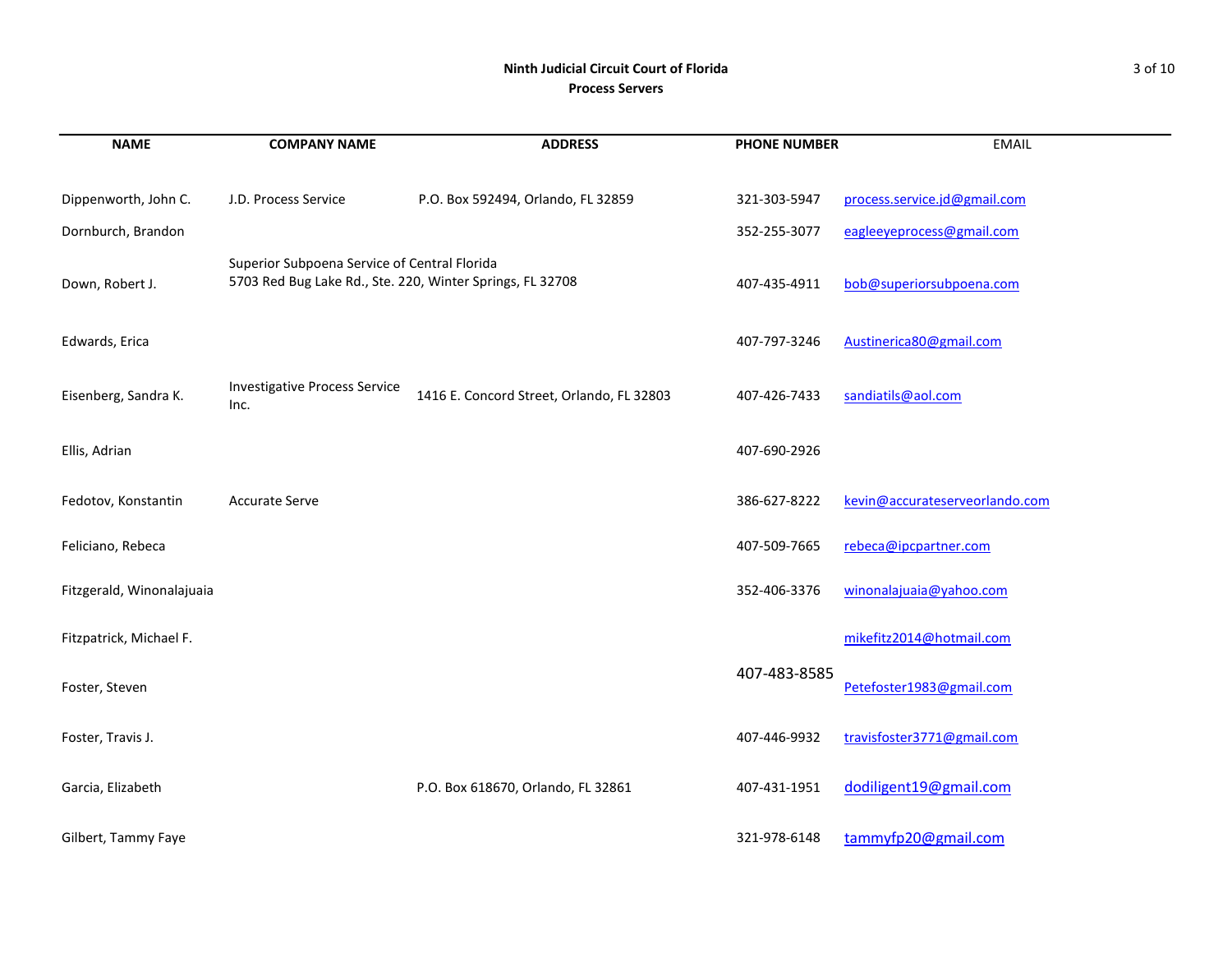# **Ninth Judicial Circuit Court of Florida** 4 of 10 **Process Servers**

| <b>NAME</b>           | <b>COMPANY NAME</b>           | <b>ADDRESS</b>                             | <b>PHONE NUMBER</b> | <b>EMAIL</b>                    |
|-----------------------|-------------------------------|--------------------------------------------|---------------------|---------------------------------|
| Godbold, Ina          | <b>Godbold Investigations</b> |                                            | 803-446-2455        | godboldinvestigations@gmail.com |
| Golden, Richard W.    |                               |                                            | 407-760-4387        | richinorlando1@gmail.com        |
| Gomez, Jaime          |                               |                                            | 347-485-5423        | Gomezjaime2012@yahoo.com        |
| Gonzalez, Benny       |                               |                                            | 407-274-7130        | bennygonzalez2010@yahoo.com     |
| Gonzalez, Rebecca     | RMGServices                   |                                            | 407-870-3603        | RmgservicesIlc7@gmail.com       |
| Gonzalez, Walter      |                               |                                            | 646-327-5051        |                                 |
| Graham, Holly M.      | Legal Serve, Inc.             |                                            | 407-844-4807        | hollygraham102@gmail.com        |
| Harper, Ann F.        |                               |                                            | 407-748-0762        | ann@aallen.com                  |
| Hernandez, Gilbert O. |                               | 733 West Colonial Drive, Orlando, FL 32804 | 407-873-4835        | ghinvestigations@gmail.com      |
| Hernandez, Marbel     |                               |                                            | 407-221-9614        | marbelaza@gmail.com             |
| Hogan, Tom C.         |                               |                                            |                     | thogan216cc@yahoo.com           |
| Holmes, Brandy        |                               |                                            | 407-819-4329        | processserver398@gmail.com      |
| Holmes, Treasure      |                               |                                            | 321-278-5256        | Tkholmes1989@gmail.com          |

and the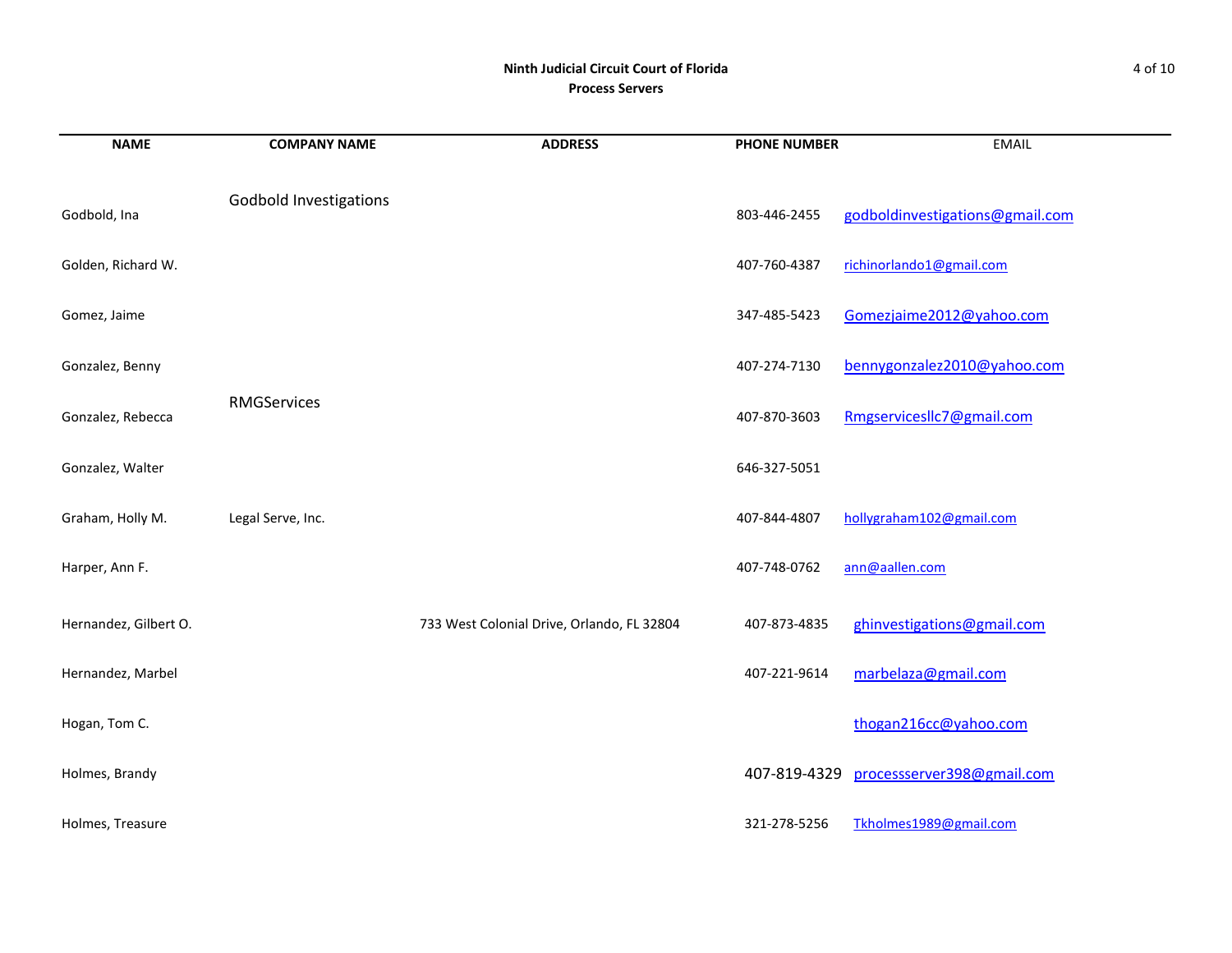## **Ninth Judicial Circuit Court of Florida** 5 of 10 **Process Servers**

| <b>NAME</b>          | <b>COMPANY NAME</b> | <b>ADDRESS</b>                                 | <b>PHONE NUMBER</b> | <b>EMAIL</b>                           |
|----------------------|---------------------|------------------------------------------------|---------------------|----------------------------------------|
|                      |                     |                                                |                     |                                        |
| Howell, Dave         |                     |                                                | 407-902-7154        | davehowellmail@gmail.com               |
| Howell, Parry E.     |                     |                                                | 321-303-9061        | parryhowell@gmail.com                  |
| Ibertis, Pable       |                     |                                                | 407-944-4997        | metropolitaninvestigations@hotmail.com |
| Jansen, Brock C.     |                     |                                                | 321-439-5730        | brockcjansen@gmail.com                 |
| Jeanbaptiste, Edwin  | JB Notary Solutions | 1701 Wetherbee, Orlando, FL 32877-1024         | 407-690-6021        | edwinjeanbaptiste@gmail.com            |
| Junker, Richard C.   |                     |                                                | 407-843-2245        |                                        |
| Keller, Ivy          |                     |                                                | 407-715-8900        | ivyekeller@gmail.com                   |
| Kelley, Jaclyn M.    |                     |                                                | 407-709-8707        | centralfloridaprocess@gmail.com        |
| Kelly, William       |                     |                                                | 407-310-2615        | Kellywg3@gmail.com                     |
| Ko, Anthony S.       |                     | P.O. Box 195242, Winter Springs, FL 32719-5242 | 321-276-1302        | koanthony45@gmail.com                  |
| Kromash, Jason A.    |                     | 4401 E. Colonial Dr., #204F, Orlando, FL 32803 | 407-592-0366        | eliteprocessservers@gmail.com          |
| Landol, Daniel D.    |                     |                                                | 863-852-5772        | dlandol4@hotmail.com                   |
| LaPeruta, Jessica L. |                     |                                                | 407-747-1473        | jlakitis@gmail.com                     |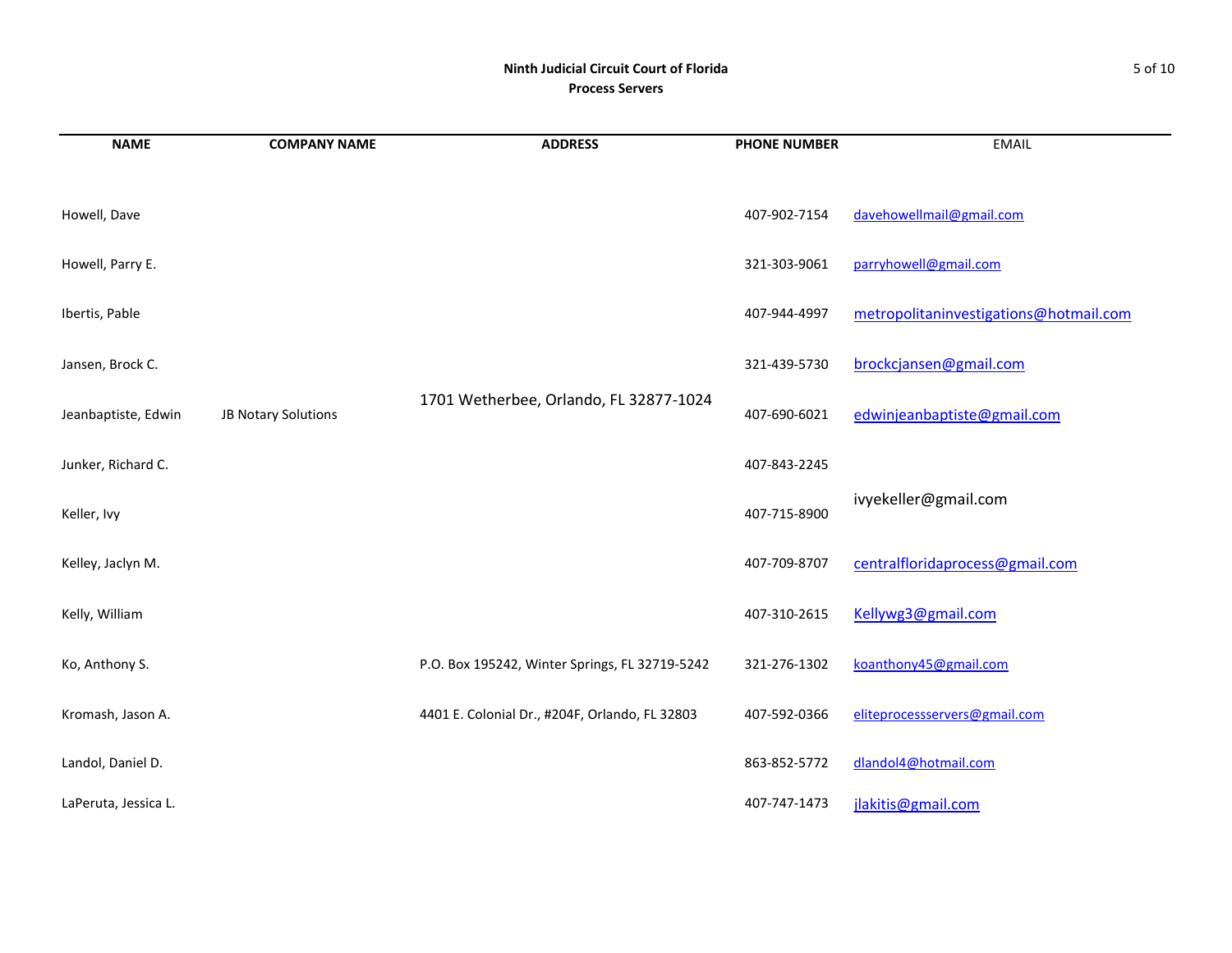## **Ninth Judicial Circuit Court of Florida** 6 of 10 **Process Servers**

| <b>NAME</b>        | <b>COMPANY NAME</b>                      | <b>ADDRESS</b>                                    | <b>PHONE NUMBER</b> | <b>EMAIL</b>                  |
|--------------------|------------------------------------------|---------------------------------------------------|---------------------|-------------------------------|
|                    |                                          |                                                   |                     |                               |
| Laukaitis, John M. |                                          |                                                   | 781-953-1139        | jlakitis@gmail.com            |
| Lawson, Larry      |                                          |                                                   | 407-797-4305        | Llawson1@cfl.rr.com           |
| Layton, Eric       |                                          |                                                   | 678-209-7648        | Ericblayton1127@icloud.com    |
| Leal, Lori D.      |                                          |                                                   | 407-741-3910        | loridleal@aol.com             |
| Lenger, Phillip    |                                          | 1516 E. Colonial Dr., Ste. 201, Orlando, FL 32803 | 407-748-7474        | phillip@tmsinvestigations.com |
| Leusner, James T.  | Jim Leusner Consulting LLC               |                                                   | 407-615-2485        | jimleusner@gmail.com          |
| Lieto, Richard     | Active Investigations &<br>Subpoena Unit | P.O. Box 721223, Orlando, FL 32872                | 407-377-5599        | service@activeISU.com         |
| Link, Ronald A.    |                                          |                                                   | 863-937-4686        | linkprocessors@gmail.com      |
| Lorenzo, Adriel    |                                          |                                                   | 407-900-5692        |                               |
| Love, Sandra       | Sandy Love Investigations                |                                                   | 407-947-7270        | lovepi007@gmail.com           |
| Lowe, Sandra       |                                          |                                                   | 352-308-6463        | Sdl3536@yahoo.com             |
| Lu, Anthony        | Elite Process Server                     | 4401 E. Colonial Dr., Orlando, FL 32803           | 407-895-5200        | ludenver@yahoo.com            |

Martinez, Juan 2007-371-8320 degree and the Martinezserver of the Martinezserver of the Martinezserver of the Martinezserver of the Martinezserver of the Martinezserver of the Martinezserver of the Martinezserver of the Ma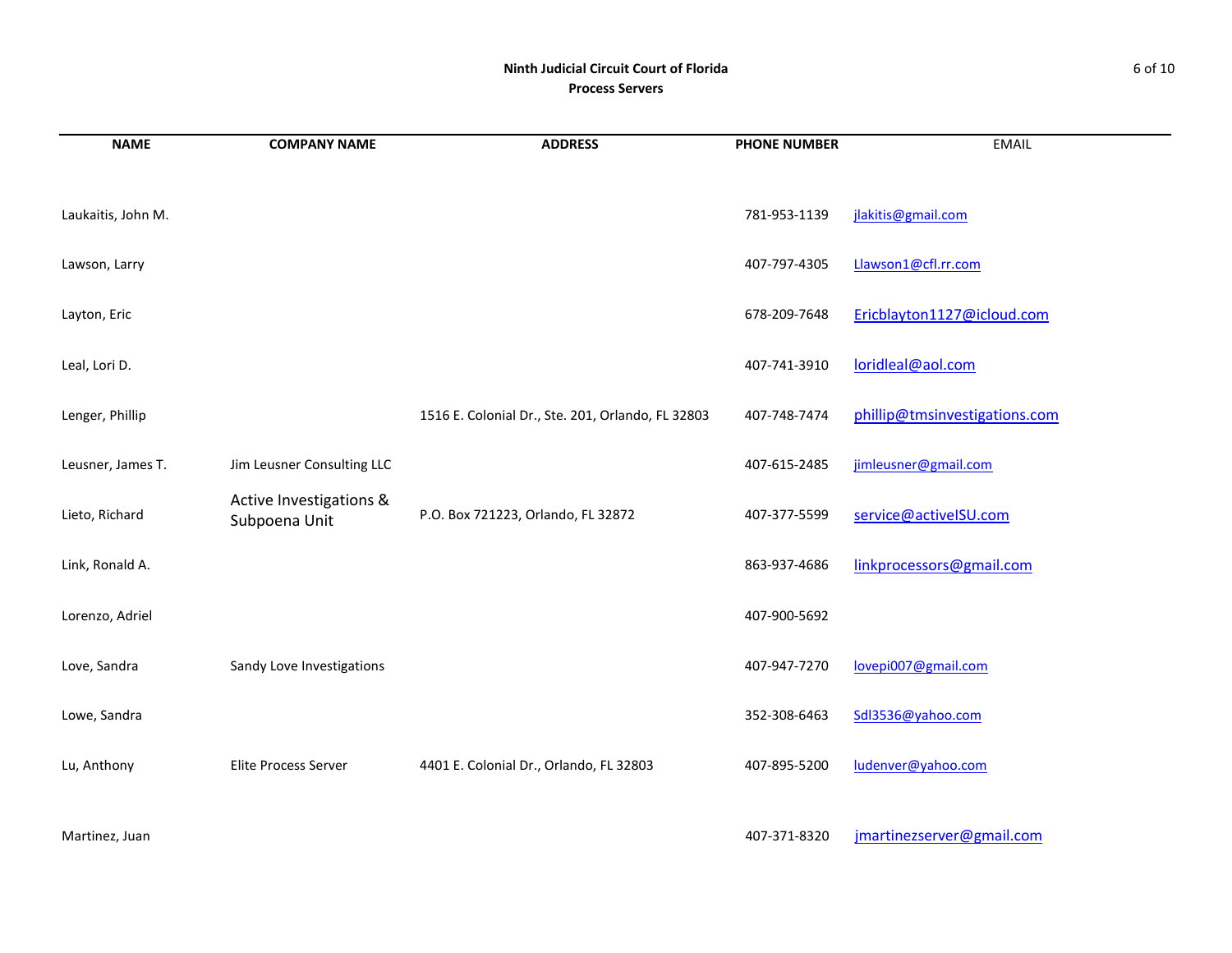#### **Ninth Judicial Circuit Court of Florida** 7 of 10 **Process Servers**

| <b>NAME</b>         | <b>COMPANY NAME</b>                    | <b>ADDRESS</b>                                                | <b>PHONE NUMBER</b>          | <b>EMAIL</b>                   |
|---------------------|----------------------------------------|---------------------------------------------------------------|------------------------------|--------------------------------|
| Matos, Joel D.      | Alpha Calibre Private<br>Investigators | 6220 S. Orange Blossom Trail, Suite 187, Orlando, FL<br>32809 | 407-361-6380                 | joel@alphacalibre.com          |
| Maye, Sonya         |                                        |                                                               | 407-616-4909                 | Queenie.maye@yahool.com        |
| Meadows, James N.   | J.N. Meadows, Inc.                     |                                                               | 407-341-5541                 | ktlougan@aol.com               |
| Mendez, Yesenia     |                                        |                                                               | 407-592-6064                 | Kb4rj6@gmail.com               |
| Miranda, Jose       |                                        |                                                               | 407-250-5663                 | jmiranda@apsconsultantsinc.com |
| Moody, Shelley A.   | Moody Process Service, LLC             |                                                               | 407-222-0886                 | ihpi411@aol.com                |
| Mora, Michael       |                                        | 906 Gillingham Ct., Kissimmee, FL 34758                       | 321-219-8685                 | moramortgage@yahoo.com         |
| Ortiz, Carmelo      |                                        |                                                               | 856-462-9914                 |                                |
| Owens, Robin K.     | R. Owens Process Service               |                                                               | 352-409-3334                 | rowensprocessservice@gmail.com |
| Peschau, John E.    |                                        |                                                               | 407-782-4546                 | peeeeeshaw@cfl.rr.com          |
| Procter, Anna L.    |                                        |                                                               | 321-287-3218/407<br>906-5917 | proc3@hotmail.com              |
| Redding, Derrick W. |                                        |                                                               | 407-719-3322                 | dredding15@cfl.rr.com          |
| Rivas, Kayla        |                                        |                                                               | 321-283-9566                 | kaylashanicer@gmail.com        |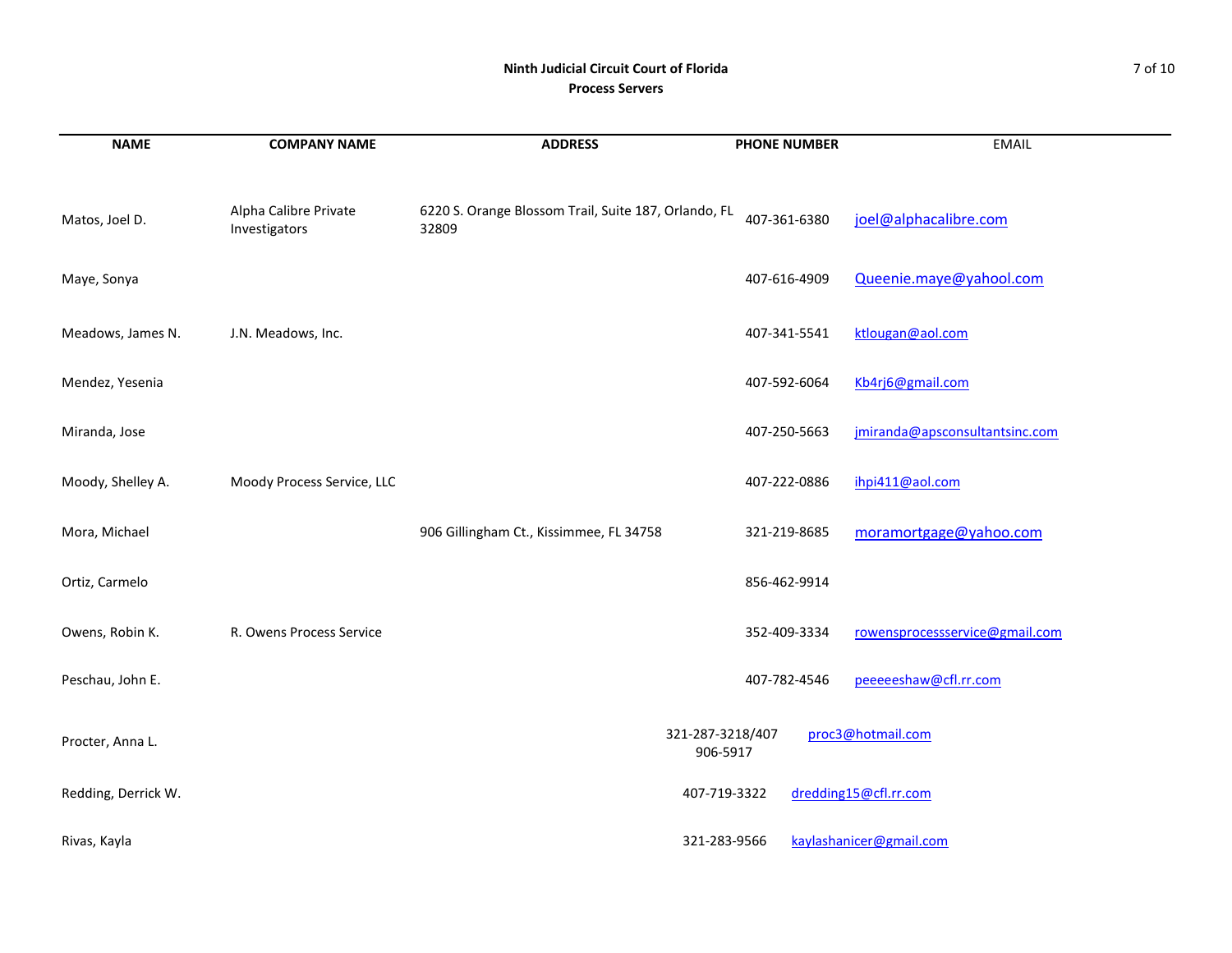## **Ninth Judicial Circuit Court of Florida** 8 of 10 **Process Servers**

| <b>NAME</b>          | <b>COMPANY NAME</b>       | <b>ADDRESS</b>                                                     | <b>PHONE NUMBER</b> |                                       | <b>EMAIL</b> |
|----------------------|---------------------------|--------------------------------------------------------------------|---------------------|---------------------------------------|--------------|
| Rodriguez, Catherine | Rodriguez Services LLC    |                                                                    | 407-267-1153        | crodriguezservicesllc@gmail.com       |              |
| Roldan, Amy N.       |                           | A.N.Y. Process Services Inc. 2755 Border Lake Rd., Ste. 106, 32703 | 407-831-0311        | yubnserv@gmail.com                    |              |
| Romano, Anthony      |                           |                                                                    | 305-445-1893        | tony@a-1reliable.com                  |              |
| Rosado, Vidal        |                           |                                                                    | 203-818-5722        | Email.vrosado@gmail.com               |              |
| Rose, Matthew        |                           |                                                                    | 407-508-0096        | Mattrose007@gmail.com                 |              |
| Santiago, Eric       |                           |                                                                    |                     | 407-616-9669 Ericsantiago24@gmail.com |              |
| Seadin, Elizabeth    |                           |                                                                    |                     | 407-684-3222 ba@changetrips.com       |              |
| Simonian, Elizabeth  |                           |                                                                    |                     | Esimonian1957@gmail.com               |              |
| Smith, Erica         |                           |                                                                    | 407-353-9658        | Smitherica345@gmail.com               |              |
| Smith, Nettie        |                           |                                                                    | 407-698-6268        | Nthesolution@gmail.com                |              |
| Smith, Shawn         |                           |                                                                    | 973-519-2864        | Shaawn161@gmail.com                   |              |
| Staton, Samuel       |                           |                                                                    | 407-234-4327        | samwstaton@gmail.com                  |              |
| Steele, Dylan        | <b>Ashburn Associates</b> |                                                                    | 407-894-7979        | info@ashburnassocitesinc.com          |              |
| Steele, John         | <b>Ashburn Associates</b> | 1600 N. Orange Ave., Orlando, FL 32804                             | 407-383-7671        | laureatwork@bellsouth.net             |              |

and the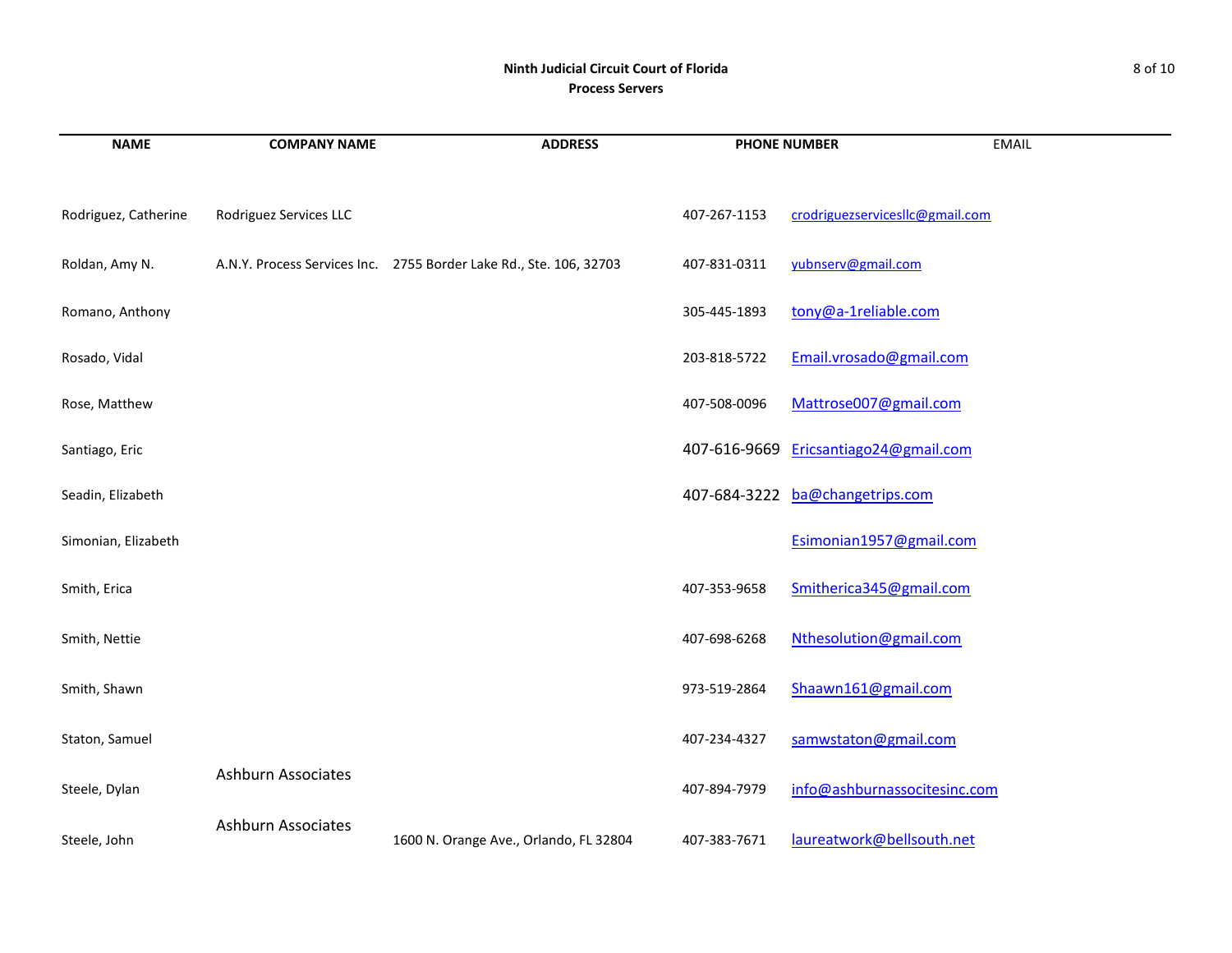# **Ninth Judicial Circuit Court of Florida** 9 of 10 **Process Servers**

| <b>NAME</b>         | <b>COMPANY NAME</b>                                                               | <b>ADDRESS</b> |              | <b>PHONE NUMBER</b>         | <b>EMAIL</b> |
|---------------------|-----------------------------------------------------------------------------------|----------------|--------------|-----------------------------|--------------|
|                     |                                                                                   |                |              |                             |              |
| Sujka, Stacie       |                                                                                   |                | 407-435-0841 | Stacee.sujka@gmail.com      |              |
| Tore, Michael       |                                                                                   |                |              | mtore@lynxlegalservices.com |              |
| Trebowski, James P. |                                                                                   |                | 407-761-0854 | jtrebowski@yahoo.com        |              |
| Valderrama, Jason   |                                                                                   |                | 917-493-1185 | laurynnc@gmail.com          |              |
| Vargas, Cesar       |                                                                                   |                | 646-299-4292 | Cesarvargas17@icloud.com    |              |
| Vaughn, Laurynn     |                                                                                   |                | 407-995-9203 |                             |              |
| Velez, Carlos       |                                                                                   |                | 407-437-7787 | xpressprocessfl@outlook.com |              |
| Vernikos, Gregg J.  | Vernikos Process Service, Inc. P.O. Box 195242, Winter Springs, FL 32719-<br>5242 |                | 407-257-5124 | GJV1313@yahoo.com           |              |
| Wantland, Cali      |                                                                                   |                | 407-741-3910 | cmwantland@aol.com          |              |